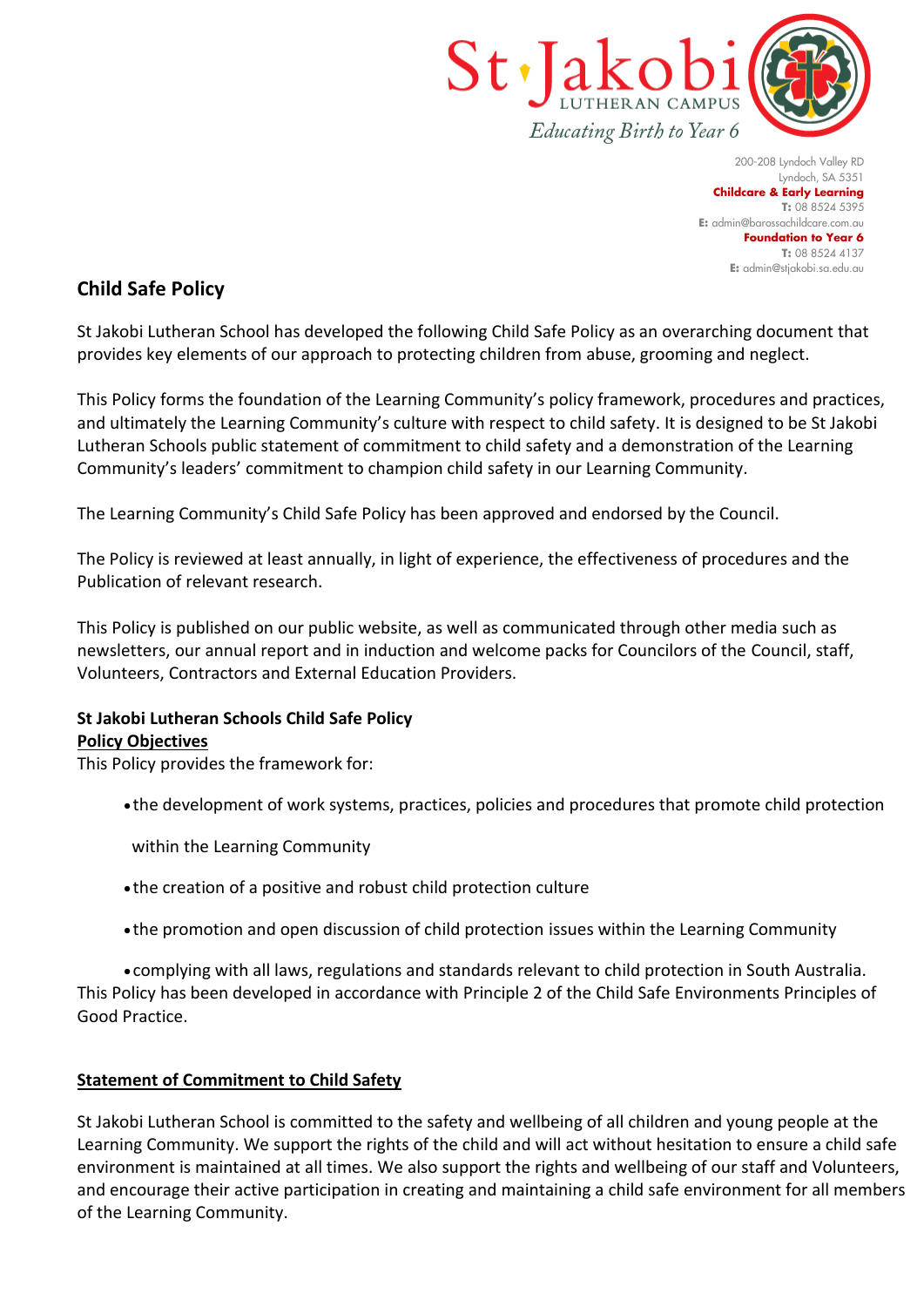

### **Our Child Safe Values and Principles**

St Jakobi Lutheran Schools commitment to child safety is based on the following overarching principles that guide the development and regular review of our work systems, practices, policies and procedures to protect children from abuse, grooming and neglect.

- 1. All children have the right to be safe.
- 2. The welfare and best interests of the child are paramount.
- 3. The views of the child are taken into consideration with a view to respecting privacy.
- 4. Clear expectations for appropriate behaviour with children are established in our Child Safe Code of Conduct and Staff and Student Professional Boundaries Policy.
- 5. The safety of children is dependent upon the existence of a child safe culture.
- 6. Child safety awareness is promoted and openly discussed within our Learning Community.
- 7. Procedures are in place to screen the Principal, Council Councilors, members of the Leadership Team, all staff, Volunteers, Contractors and External Education Providers who have direct contact with students.
- 8. Child safety and protection is everyone's responsibility.
- 9. Child protection training is mandatory for all Council Councilors, staff, Direct Contact Contractors and Volunteers.
- 10. Procedures for responding to alleged or suspected incidents of child abuse, grooming or neglect are simple and accessible for all members of the Learning Community.
- 11. Children from culturally or linguistically-diverse backgrounds have the right to special care and support including those who identify as Aboriginal or Torres Strait Islander.

12. Children who have any kind of disability have the right to special care and support. St Jakobi Lutheran School has developed procedures and standards to support our overarching Child Safe Policy, through our Child Protection Program.

Our Child Protection Program relates to all aspects of protecting children from abuse, grooming and neglect and establishes work systems, practices, policies and procedures to protect children from abuse. It includes:

- clear information as to what constitutes child abuse and associated key risk indicators
- clear procedures for responding to and reporting allegations of child abuse
- strategies to support, encourage and enable staff, Volunteers, Third Party Contractors, External Education Providers, parents/guardians and students to understand, identify, discuss and report child protection matters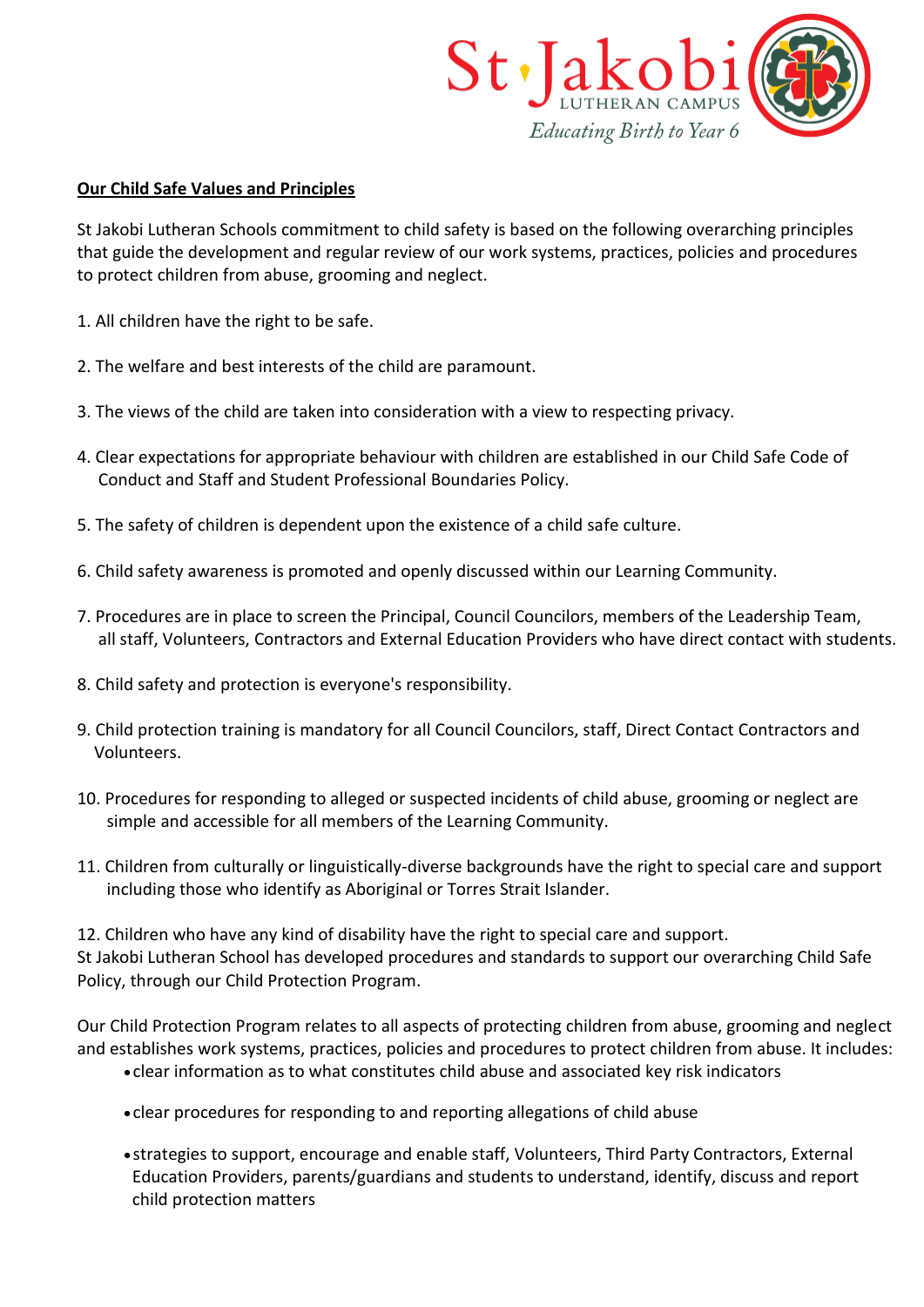

- •procedures for recruiting and screening Council Councilors, staff, Direct Contact Contractors and Volunteers
- •pastoral care strategies designed to empower students and keep them safe
- •policies with respect to cultural diversity and students with disabilities
- •a child protection training program
- information regarding the steps to take after a disclosure of abuse to protect, support and assist children
- guidelines with respect to record keeping and confidentiality
- •policies to ensure compliance with all relevant laws, regulations and standards (including the requirements for a child safe environment)
- •a system for continuous improvement and review.

### **Responsibilities**

Child protection is everyone's responsibility. At St Jakobi Lutheran School all Councilors of the COUNCIL and staff, Volunteers, Third Party Contactors and External Education Providers have a shared responsibility for contributing to the safety and protection of children. Specific responsibilities include:

## **Council**

Each Councilor of the Council is required to ensure that appropriate resources are made available to allow the Learning Community's Child Safe Policy and the Child Protection Program to be effectively implemented within the Learning Community and is responsible for holding the Principal and Leadership Team team accountable for effective implementation.

## **The Principal**

The Principal is responsible, and will be accountable, for taking all practical measures to ensure that this Child Safe Policy and the Learning Community's Child Protection Program are implemented effectively and that a strong and sustainable child protection culture is maintained within the Learning Community.

The Principal is also the Learning Community's Child Safety Officer and has an important role in the promotion and maintenance of a child safe environment at the Learning Community.

## **\*The Learning Community's Child Safety Contact Officers**

Our Principal and our Teaching & Learning Coordinator are nominated as the Learning Community's Child Safety Contact Officers. Along with the Principal our Child Safety Contact Officers are the first point of contact for raising child protection concerns within the Learning Community. They are also responsible for championing child protection within the Learning Community and assisting in coordinating responses to child protection incidents.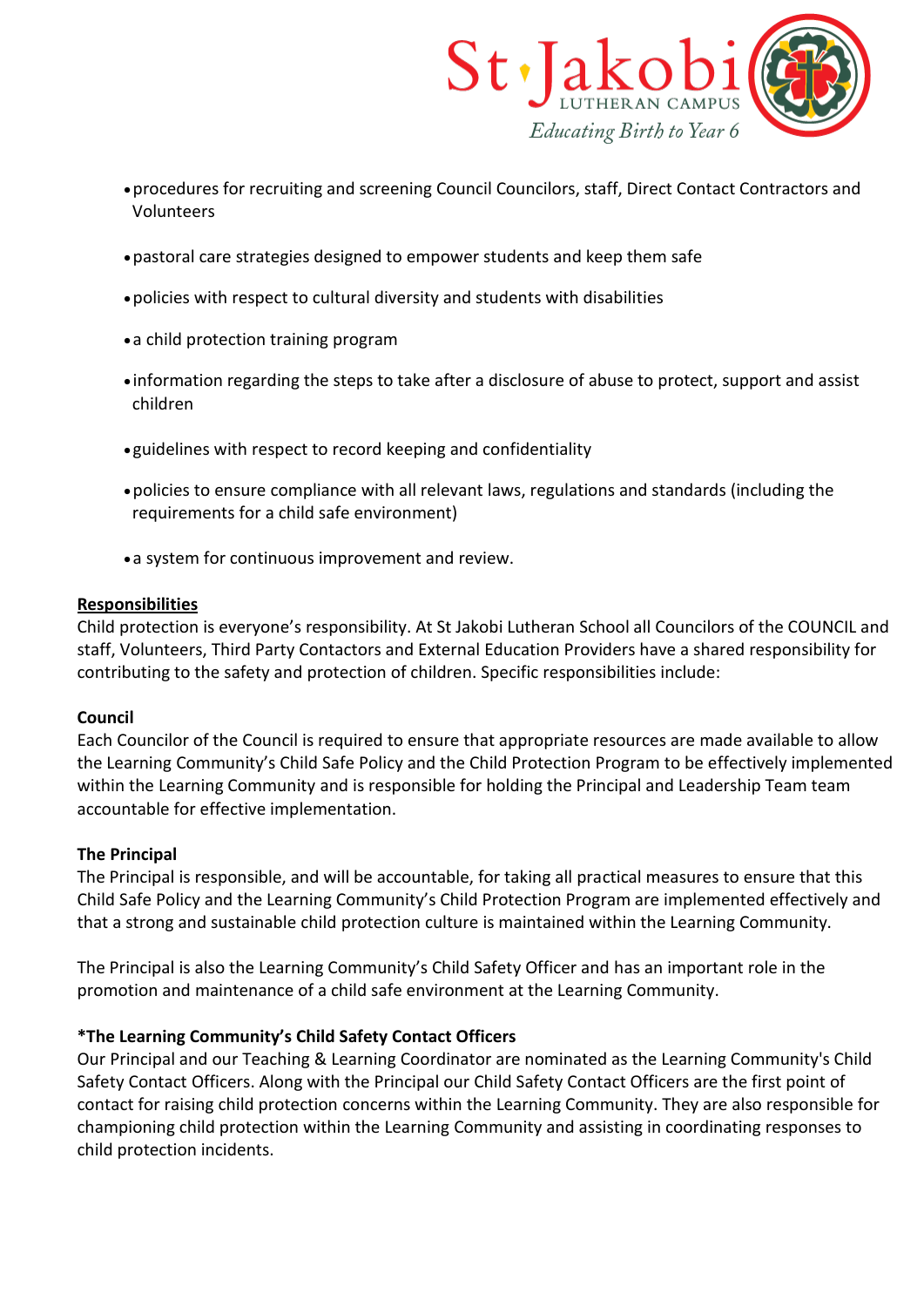

#### **Staff Members**

All staff are required to comply with our Child Protection Program and their legal obligations with respect to the reporting of child abuse. Each current and new staff member is required to sign a written statement indicating that they have read and acknowledged the Learning Community's Child Safe Policy and Child Safe Code of Conduct.

It is each individual's responsibility to be aware of key risk indicators of child abuse, to be observant, and to raise any concerns they may have relating to child abuse with the Principal.

Staff, as a condition of employment at the Learning Community, must adhere to the Learning Community's Child Safe Code of Conduct and **[Staff and Student Professional Boundaries Policy](https://stjakobils.cspace.net.au/StaffandStudentProfessionalBoundariesPolicy)**.

#### **Volunteers**

All Volunteers are required to comply with our Child Protection Program and their legal obligations with respect to the reporting of child abuse.

Each Volunteer is required to sign a written statement indicating that they have read and acknowledged the Learning Community's Child Safe Policy and Child Safe Code of Conduct.

It is each individual's responsibility to be aware of key risk indicators of child abuse, to be observant, and to raise any concerns they may have relating to child abuse with the Principal.

#### **Contractors**

All Contractors engaged by the Learning Community are responsible for contributing to the safety and protection of children in the Learning Community environment.

Contractors include, for example, maintenance and building personnel, consultants, casual teachers, tutors, sports coaches and Learning Community cleaners. This also includes peripatetic music teachers and other extra-curricular teachers and instructors who are engaged by students and their families directly, rather than the Learning Community, but have an agreement with the Learning Community to use the Learning Community's facilities.

All Contractors engaged by the Learning Community are required to comply with our Child Protection Program and any legal obligations they have with respect to the reporting of child abuse, grooming and neglect.

Each Contractor is required to sign a written statement indicating that they have read and acknowledged the Learning Community's Child Safe Policy and Child Safe Code of Conduct.

The Learning Community may include this requirement in the written agreement between it and the Contractor.

### **External Education Providers**

An External Education Provider is any organisation that the Learning Community has arranged to deliver a specified course of study that is part of the curriculum to a student or students enrolled at the Learning Community.